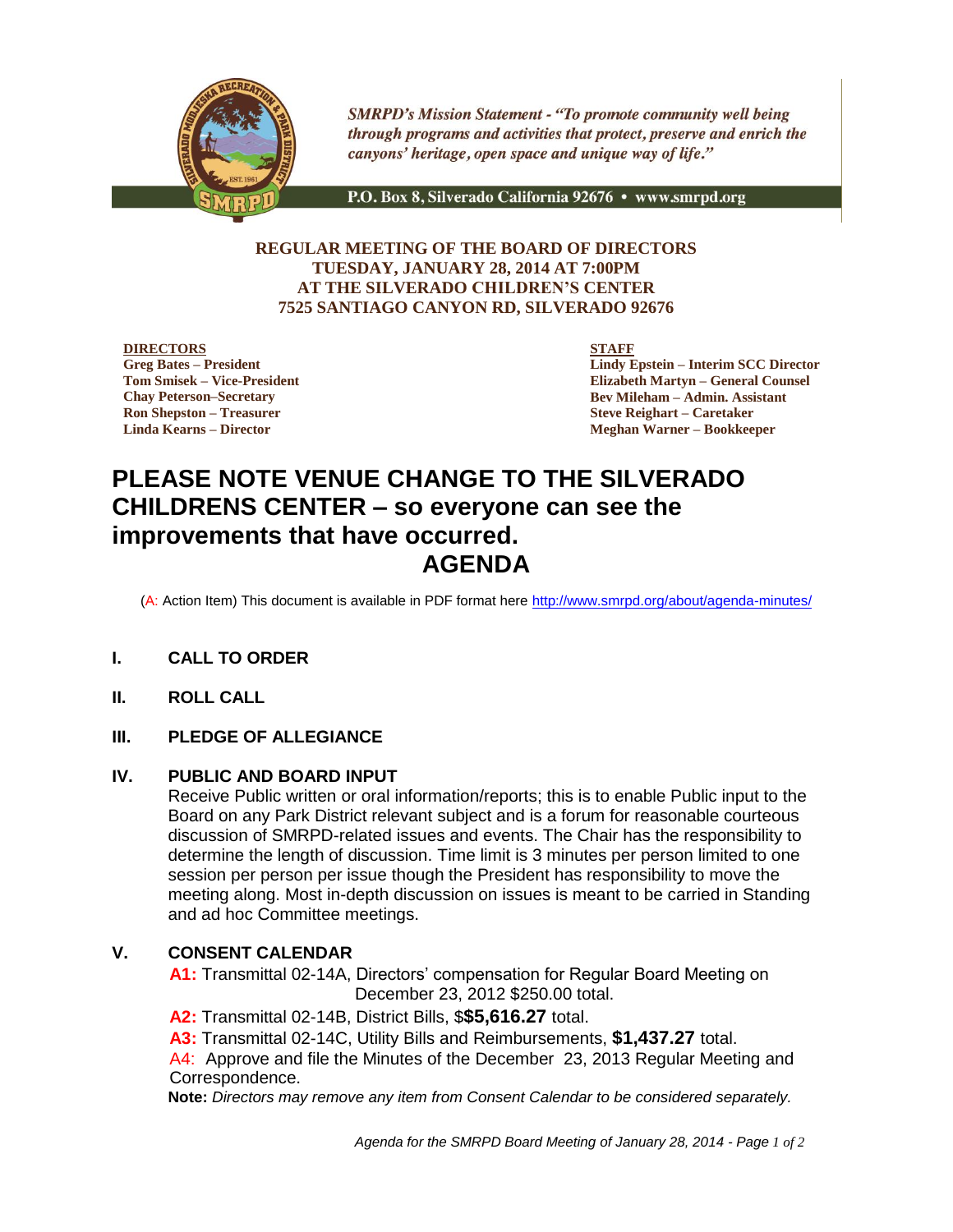# **VI. TREASURER'S REPORT**

# **VII. CHILDREN'S CENTER DIRECTOR'S REPORT**

#### **VIII. OTHER DISTRICT BUSINESS**

- (A) Approval of annual Riviera parking agreement with St. Michaels Abbey.
- (B) Christmas In The Canyons Final Report .
- (C) Marketing Proposal for SCC.
- (D) Authorize caretaker to fix music in the park stage and build a light fixture/canopy frame. (this may cost more than the allowed \$\$ for minor repairs).
- (E) Get removal estimate for non-native tree is Silverado Park. (we have a tree pushing the fence and it no longer closes and the fence is broken).
- (F) Newsletter including rec and accomplishments from Tom continue to do it.<br>(G) Fundraising for the SMRPD Dash meet and greet on SMRPD accomplishme
- Fundraising for the SMRPD Dash meet and greet on SMRPD accomplishments.
- (H) Policies meeting update.
- (I) Sulley miller property potential of SMRPD managing the open space there.
- (J) Potential violations of the Brown Act and curing them and follow up by the Board
- (K) Regulatory and compliance management.

## **IX. COMMITTEES**

*NOTE: There will be no discussion of Committee issues unless agendized below or added to the Agenda by majority vote of the Board in Section III to address issues that require immediate attention for reasons to be explained in the motion to add. Other comments can be made under Director Comments.*

## **STANDING COMMITTEES AND REPRESENTATIVES:**

- (A) **RECREATION** (Peterson)
- (B) **FINANCE** (Shepston, Bates)
- (C) **PERSONNEL** (Shepston)
- (D) **OPEN SPACE AND TRAILS** (Shepston, Bates)
- (E) **FACILITIES MAINTENANCE AND SAFETY** (Bates, Peterson)

# **AD HOC COMMITTEES & REPRESENTATIVES:**

- (F) **MODJESKA PARK USAGE** ()
- (G) **ISDOC REPRESENTATIVE (**Shepston)
- (H) **PRESERVATION & RESTORATION** (Smisek)
- (I) **COMMUNICATIONS & DISTRICT OUTREACH** (Smisek)
- (J) **SILVERADO CHILDREN'S CENTER** (Peterson, Kearns) **Children's Center Advisory Committee** (Peterson, Kearns) (Public Members: Dawn Lynch, Julia Jones-Tester, Deborah Johnson, Joel Robinson, Lisa Collins )

#### **X. DIRECTOR'S COMMENTS**

Pursuant to Government Code §54954.2 members of the Board of Directors or Staff may ask questions for clarification, make brief announcements, make brief reports on their activities. The Board or a Board member may provide a reference to Staff or other resources for factual information, request Staff to report back at a subsequent meeting concerning any matter, or direct that a matter of business be placed on a future Agenda.

#### **XI. ADJOURNMENT**

The next regular meeting of the Board of Directors will be at the Silverado Community Center, 27641 Silverado Canyon Road at 7:00 PM on Tuesday February 25, 2014.

SMRPD will be available at the meeting, those provided by others after the meeting. Materials related to an item on this agenda submitted after distribution of the agenda packet are either available for public inspection at the Silverado Library, and posted on the SMRPD website at <http://www.smrpd.org/>about/agenda-minutes/. Materials prepared by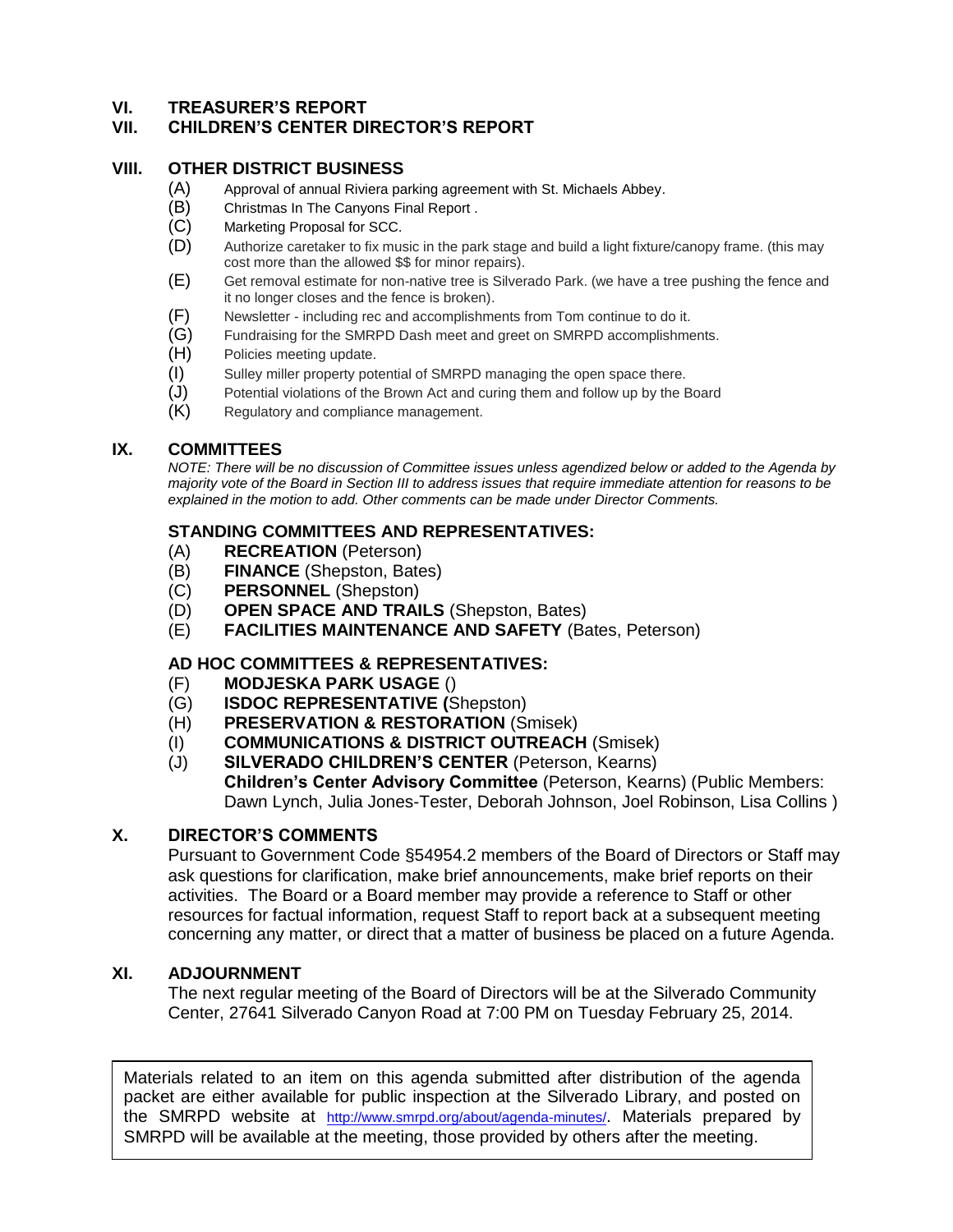

**SMRPD's Mission Statement - "To promote community well being** through programs and activities that protect, preserve and enrich the canyons' heritage, open space and unique way of life."

P.O. Box 8, Silverado California 92676 · www.smrpd.org

(As of 12-31-13 unless otherwise noted) SUMMARIZED TREASURER'S REPORT Tuesday, January 28, 2014

# **Deposits**

| <b>SMRPD Bank Of America</b>        | 1,690.68  |
|-------------------------------------|-----------|
| <b>SMRPD County of Orange</b>       | 32,428.02 |
| Christmas In The Canyons            | 4,028.00  |
| Silverado Children's Center         | 16,513.95 |
| Silverado Children's Center Savings | 0.02      |
| <b>TOTAL DEPOSITS</b>               | 54,660.67 |

# **Expenditures/Withdrawals**

|                                     | <b>TOTAL EXPENDITURES</b> | 24,961.14 |
|-------------------------------------|---------------------------|-----------|
| Silverado Children's Center Savings |                           |           |
| Silverado Children's Center         |                           | 15,872.35 |
| Christmas In The Canyons            |                           | 1,263.29  |
| <b>SMRPD County of Orange</b>       |                           | 3,868.09  |
| <b>SMRPD Bank Of America</b>        |                           | 3,957.41  |
|                                     |                           |           |

# **Account Balances**

|                                     | <b>Beg</b>           | <b>Ending</b> |
|-------------------------------------|----------------------|---------------|
| <b>SMRPD Bank Of America</b>        | 90,096.45            | 87,829.72     |
| <b>SMRPD County of Orange</b>       | 221,455.99           | 250,015.92    |
| Christmas In The Canyons            | 1,969.20             | 4,787.91      |
| Silverado Children's Center         | 1,974.55             | 2,616.15      |
| Silverado Children's Center Savings | 1,005.83             | 1,005.85      |
|                                     | <b>TOTAL BALANCE</b> | 346,255.55    |

Prepared by:

Ron Shepston, Treasurer

*1. Amounts for the county could change as adjusting entries are posted by the county.*

*2. Refer to official financial records as prepared by SMRPD bookkeeper, Meaghan Warner for details*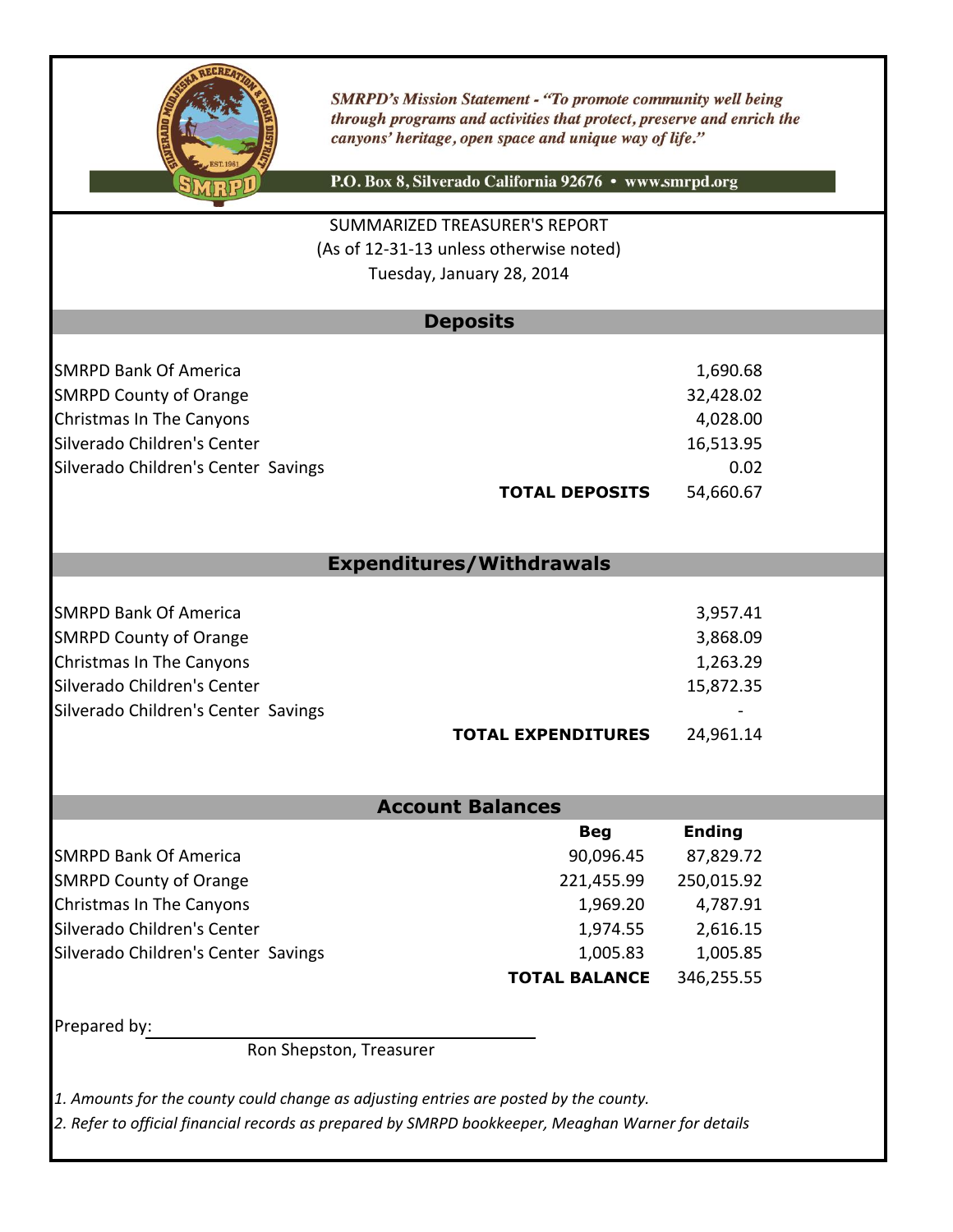

**SMRPD's Mission Statement - "To promote community well being** through programs and activities that protect, preserve and enrich the canyons' heritage, open space and unique way of life."

P.O. Box 8, Silverado California 92676 · www.smrpd.org

# **REGULAR MEETING OF THE BOARD OF DIRECTORS MONDAY DECEMBER 23, 2013 AT 7:00 PM AT THE SILVERADO COMMUNITY CENTER 27641 SILVERADO CANYON ROAD, SILVERADO 92676**

#### **DIRECTORS** STAFF

**Ron Shepston - Treasurer Steve Reighart - Caretaker** Steve Reighart - Caretaker

**Greg Bates - President Elizabeth Martyn - General Counsel Tom Smisek - Vice President Lindy Epstein - Interim SCC Director Chay Peterson - Secretary Bev Mileham - Admin. Assist Linda Kearns - Director Meghan Warner - Bookkeeper**

#### **MINUTES**

**(A: Action Item) This document is available in PDF format at [http://www.smrpd.org](http://www.smrpd.org/)**

#### **CALL TO ORDER**

The meeting was called to order at 7:05PM by Director Bates, who acted as chair person.

#### **ROLL CALL**

Directors Greg Bates, Tom Smisek, Chay Peterson, Ron Shepston, Linda Kearns. Caretaker Steve Reighart, and Admin. Assist. Bev Mileham

#### **PUBLIC ATTENDANCE**

Wendy Hayter, Linda Unger, Joel Robinson, Mary Schreiber, Bob Click, signed in.

#### **PUBLIC AND BOARD INPUT ON NON-AGENDIZED ITEMS**

None to report

#### **CONSENT CALENDAR**

1<sup>°</sup> ACTION: **Director Smisek made a motion to approve the Consent Calendar with the Regular Minutes of November 26th, 2013, with corrections. Correspondence and Transmittals 12-13A, 012- 13B and 012-13C. Unanimously approved.**

**TREASURERS REPORT**